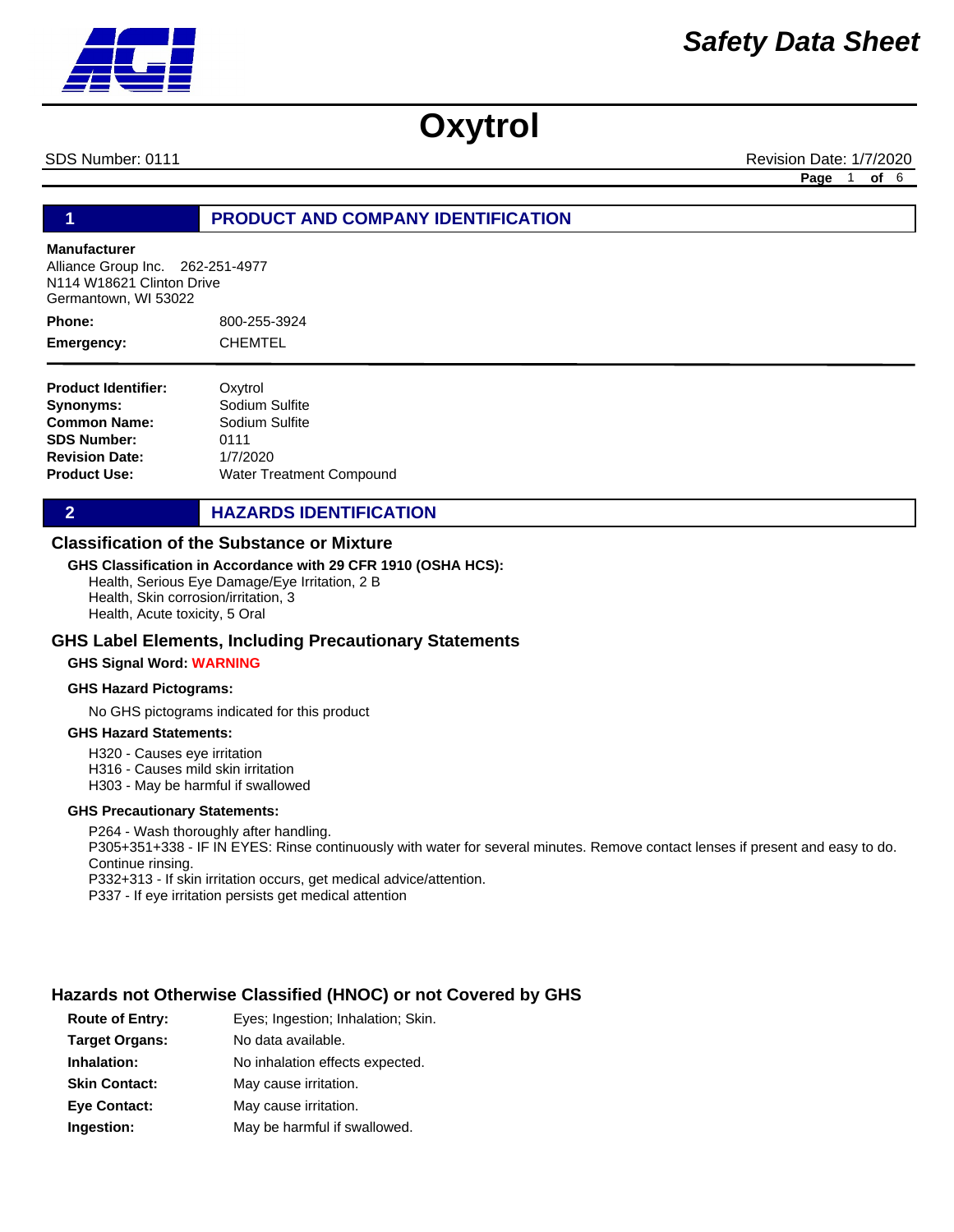SDS Number: 0111 Revision Date: 1/7/2020 **Page** 2 **of** 6

**HMIS III:** Health = 1, Fire = 0, Physical Hazard =  $0$ 

| HMIS                   |  |
|------------------------|--|
| <b>HEALTH</b>          |  |
| <b>FLAMMABILITY</b>    |  |
| <b>PHYSICAL HAZARD</b> |  |
| PERSONAL PROTECTION    |  |

#### **3 COMPOSITION/INFORMATION OF INGREDIENTS**

|           | Chemical Ingredients: |  |
|-----------|-----------------------|--|
| CAS#      | % Chemical Name:      |  |
| 7757-83-7 | <25% Sodium sulfite   |  |

|                      | <b>FIRST AID MEASURES</b>                                                                                                                                                                                                                                                          |
|----------------------|------------------------------------------------------------------------------------------------------------------------------------------------------------------------------------------------------------------------------------------------------------------------------------|
| Inhalation:          | If symptoms develop, move victim to fresh air. If symptoms persist, obtain medical attention.                                                                                                                                                                                      |
| <b>Skin Contact:</b> | Wash with soap and plenty of water. Get medical attention if needed.                                                                                                                                                                                                               |
| Eye Contact:         | Immediately flush eyes with large amounts of water for at least 15 minutes, lifting eyelids occasionally to facilitate<br>irrigation. If irritation persists, get immediate medical attention                                                                                      |
| Ingestion:           | If large amount is swallowed, seek medical attention. If fully conscious, rinse mouth with water. If unconscious, take to<br>a hospital or physician. Never induce vomiting or give anything by mouth to an unconscious victim. For spontaneous<br>vomiting, keep head below hips. |

#### **5 FIRE FIGHTING MEASURES**

| Flammability:        | Not flammable or combustible. |
|----------------------|-------------------------------|
| <b>Flash Point:</b>  | No data available.            |
| Flash Point Method:  | No data available.            |
| <b>Burning Rate:</b> | No data available.            |
| Autoignition Temp:   | None                          |
| LEL:                 | No data available.            |
| UEL:                 | No data available.            |

Fire Fighting Methods

Evacuate area of unprotected personal. Wear protective clothing including NIOSH Approved self- contained breathing apparatus. Remain upwind of fire to avoid hazardous vapors and decomposition products. Use water spray to cool fire exposed containers and disperse vapors.

#### *Extinguishing Media*

**Suitable:** Use extingushing measures that are appropriate to local circumstances and the surrounding environment.

**Unsuitable fire extinguisher:** No data available.

**Unusual Fire or Explosion Hazards:** No data available.

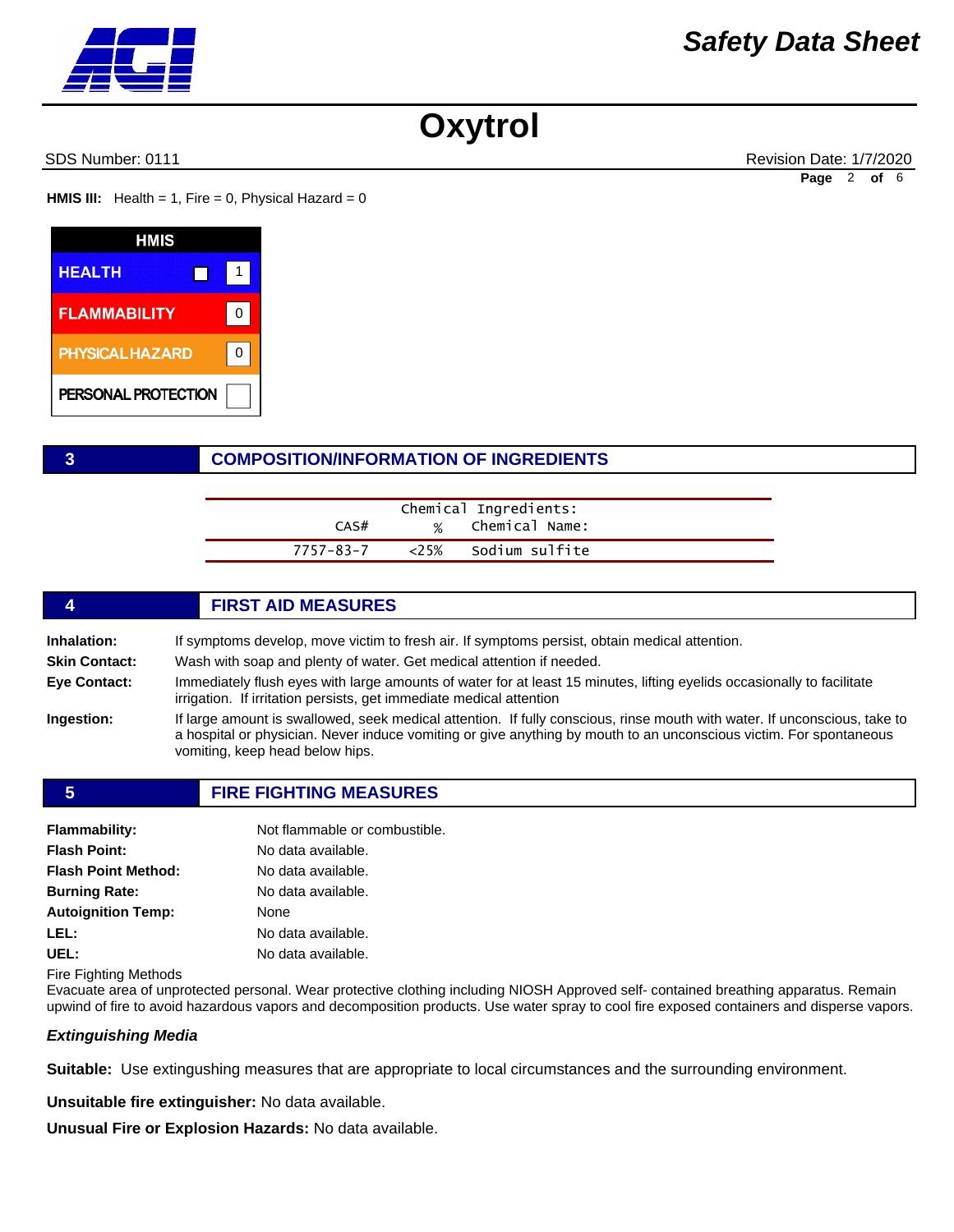SDS Number: 0111 **Revision Date: 1/7/2020** Revision Date: 1/7/2020 **Page** 3 **of** 6

#### **6 ACCIDENTAL RELEASE MEASURES**

#### **Personal Precautions**

Use personal protective equipment to avoid exposure to skin or eyes. Ensure adequate ventilation.

#### **Environmental Precautions**

Prevent further leakage or spillage if safe to do so. Do not let products enter drains. Discharge into the environment must be avoided.

#### **Spill**

Soak up with inert absorbent material and dispose of as hazardous waste. Keep in properly labeled and closed containers for disposal.

|                                          | <b>HANDLING AND STORAGE</b>                                                                                                                                                                                                                                                                                                                                                                                                                                          |
|------------------------------------------|----------------------------------------------------------------------------------------------------------------------------------------------------------------------------------------------------------------------------------------------------------------------------------------------------------------------------------------------------------------------------------------------------------------------------------------------------------------------|
| <b>Handling Precautions:</b>             | Avoid contact with eyes, skin, or clothing. Consider normal working hygiene. Wash thoroughly after<br>handling.                                                                                                                                                                                                                                                                                                                                                      |
| <b>Storage Requirements:</b>             | Keep container tighly closed in a dry and well ventilated area. Do not freeze. Do not store in unlabeled or<br>mislabeled containers.                                                                                                                                                                                                                                                                                                                                |
| 8                                        | <b>EXPOSURE CONTROLS/PERSONAL PROTECTION</b>                                                                                                                                                                                                                                                                                                                                                                                                                         |
| <b>Engineering Controls:</b>             | Provide local exhaust ventilation at places where aerosols can form. Maintain adequate ventilation.                                                                                                                                                                                                                                                                                                                                                                  |
| <b>Personal Protective</b><br>Equipment: | Hygiene Measures:<br>Handle in accordance with good industrial hygiene and safety practice. Wash hands before breaks and<br>at the end of workday.<br>Respiratory:<br>No personal respiratory protective equipment is required. In case of dried material where dust can form,<br>then use of respirator is needed.<br>Eyes and Face:<br>Wear chemical safety goggles while handling this product.<br>Skin:<br>For prolonged or repeated contact use suitable gloves |
| Component                                | <b>ACGIH TWA/TLV</b><br><b>OSHA PEL</b>                                                                                                                                                                                                                                                                                                                                                                                                                              |
| Sodium Sulfite                           | No data available.<br>No data available.                                                                                                                                                                                                                                                                                                                                                                                                                             |

#### **9 PHYSICAL AND CHEMICAL PROPERTIES**

| Appearance:                           | Clear, water white. |
|---------------------------------------|---------------------|
| <b>Physical State:</b>                | Liquid              |
| Odor:                                 | No odor.            |
| Odor Threshold:                       | No data available.  |
| Molecular Formula:                    | No data available.  |
| <b>Particle Size:</b>                 | No data available.  |
| Solubility:                           | Dispersible         |
| <b>Spec Grav./Density:</b>            | 1.125 @ 25 C        |
| <b>Softening Point:</b>               | No data available.  |
| <b>Viscosity:</b>                     | No data available.  |
| <b>Percent Volatile:</b>              | None                |
| <b>Saturated Vapor Concentration:</b> | No data available.  |
| Heat Value:                           | No data available.  |
| <b>Boiling Point:</b>                 | No data available.  |
| <b>Freezing/Melting Pt.:</b>          | 32° F               |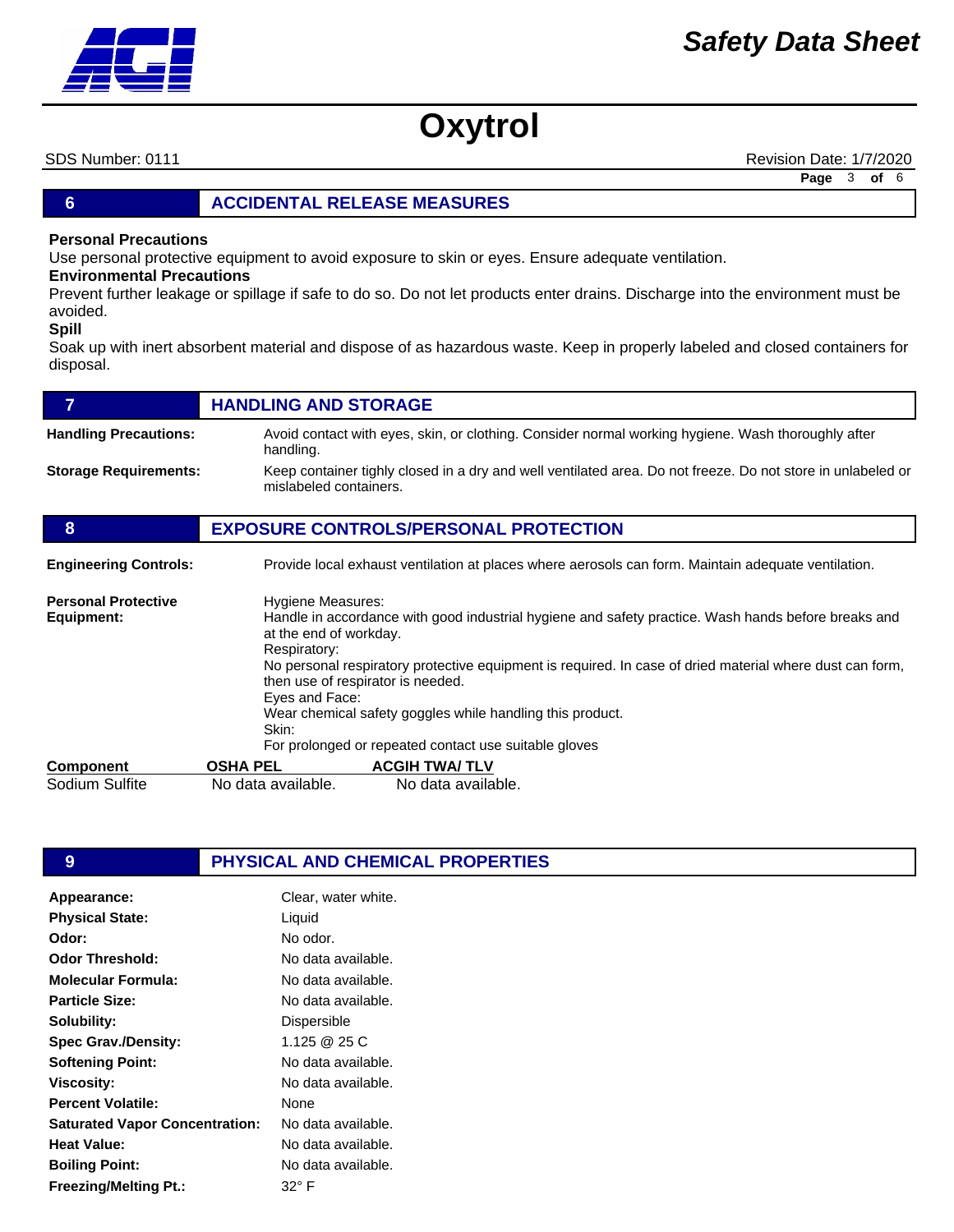|                               |                    | Page | 4 | of 6 |  |
|-------------------------------|--------------------|------|---|------|--|
| <b>Flammability:</b>          | No data available. |      |   |      |  |
| <b>Flash Point:</b>           | No data available. |      |   |      |  |
| <b>Partition Coefficient:</b> | No data available. |      |   |      |  |
| Octanol:                      | No data available. |      |   |      |  |
| <b>Vapor Pressure:</b>        | No data available. |      |   |      |  |
| <b>Vapor Density:</b>         | No data available. |      |   |      |  |
| pH:                           | $9 - 10$           |      |   |      |  |
| VOC:                          | No data available. |      |   |      |  |
| Evap. Rate:                   | No data available. |      |   |      |  |
| <b>Bulk Density:</b>          | No data available. |      |   |      |  |
| <b>Molecular weight:</b>      | No data available. |      |   |      |  |
| <b>Auto-Ignition Temp:</b>    | No data available. |      |   |      |  |
| <b>Decomp Temp:</b>           | No data available. |      |   |      |  |
|                               |                    |      |   |      |  |

#### **10 STABILITY AND REACTIVITY**

No data available.

| <b>Reactivity:</b>               | No data available.                                                       |
|----------------------------------|--------------------------------------------------------------------------|
| <b>Chemical Stability:</b>       | Product is stable under normal conditions.                               |
| <b>Conditions to Avoid:</b>      | Contact with acids may release sulfur dioxide gas or hazardous residues. |
| <b>Materials to Avoid:</b>       | Acids. Oxidizing Agents. Nitrites. Nitrates.                             |
| <b>Hazardous Decomposition:</b>  | Sulfur dioxide, Sulfur oxides                                            |
| <b>Hazardous Polymerization:</b> | Will not occur under normal conditions.                                  |

**UFL/LFL:**

#### **11 TOXICOLOGICAL INFORMATION**

#### **Toxicity Data:**

**Eye Effects:** May cause eye irritation. Serious eye damage/eye irritation. Effects may vary depending on the length of exposure, solution, concentration, and first aid measures. » Sodium Sulfite - Eyes - Rabbit = mild eye irritation

**Skin Effects:** May cause mild skin irritation

» Sodium Sulfite - Dermal LD50 - Rabbit = >2000 mg/kg Skin corrosion/irritation - Rabbit = no skin irritation

**Inhalation Effects:** No inhalation effects expected » Sodium Sulfite - Inhalation LC50 - Rat = >5500 mg/m3 -4H

**Ingestion Effects:** May cause discomfort, nausea, vominting. » Sodium Sulfite - Oral LD50 - Rat = 3560 mg/kg

| <b>Chronic Effects:</b>   | No data available. |
|---------------------------|--------------------|
| <b>Mutagenicity:</b>      | No data available. |
| Teratogenicity:           | No data available. |
| <b>Fertility Effects:</b> | No data available. |

#### **Carcinogenicity: IARC: 3 - Group 3: not classifiable as to its carcinogenicity to humans**

**IARC:** No component of this product present at levels greater than or equal to 0.1% is identified as probable, possible or



SDS Number: 0111 **Revision Date: 1/7/2020** Revision Date: 1/7/2020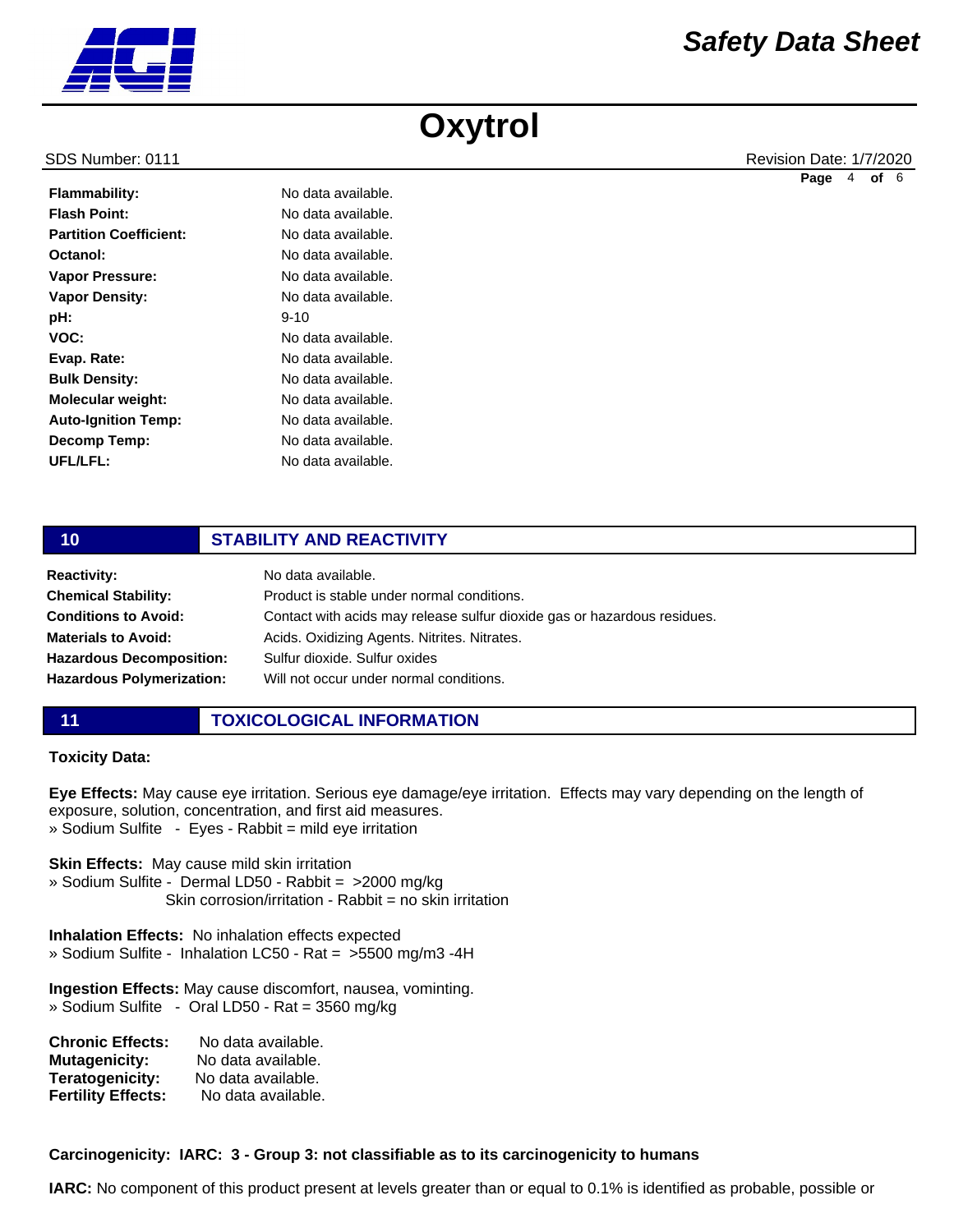confirmed human carcinogen by IARC.

**ACGIH:** No component of this product present at levels greater than or equal to 0.1% is identified as a carcinogen or potential carcinogen by ACGIH.

**NTP:** No component of this product present at levels greater than or equal to 0.1% is identified as a known or anticipated carcinogen by NTP.

**OSHA:** No component of this product present at levels greater than or equal to 0.1% is identified as a carcinogen or

**Biodegradability** No data available.

**Ecotoxicity** 

Toxicity to fish:

LC50- Gambusia affnis (Mosquito fish) - 660 mg/L- 96 hr

**12 ECOLOGICAL INFORMATION** 

Bioaccumulative potential: No data available Mobility in soil: No data available

Other adverse effects: An environmental hazard cannot be excluded in the event of unprofessional handling or disposal.

#### **13 DISPOSAL CONSIDERATIONS**

Dispose of in accordance with local, state, and federal regulations. Since emptied containers retain product residue, follow label warnings even after container is emptied.

This material is not listed as a hazardous waste if and when it is discarded

**NOTE**: If this product is altered, it is the responsibility of the user to determine whether the material meets the criteria for hazardous waste at the time of disposal

#### **14 TRANSPORT INFORMATION**

Not DOT regulated as a hazardous product.

## **15 REGULATORY INFORMATION**

This product does not contain chemicals known to the State of California to cause cancer, birth defects, or other reproductive harm.

#### **FEDERAL REGULATIONS**

TSCA Inventory Status: All components of this product are listed as "Active" on the Toxic Substances Control Act (TSCA) 8 (b) Inventory.

CERCLA / SARA Emergency Reporting: A spill or release of this material may trigger the emergency release reporting requirements under CERCLA (40 CFR Part 300) and/or SARA Title III (40 CFR Part 355). State or local reporting requirements may differ from federal requirements. **This product does not require reporting.**

SARA Title III Section 313: **This product does not require reporting**.



SDS Number: 0111 **Revision Date: 1/7/2020** Revision Date: 1/7/2020

**Page** 5 **of** 6